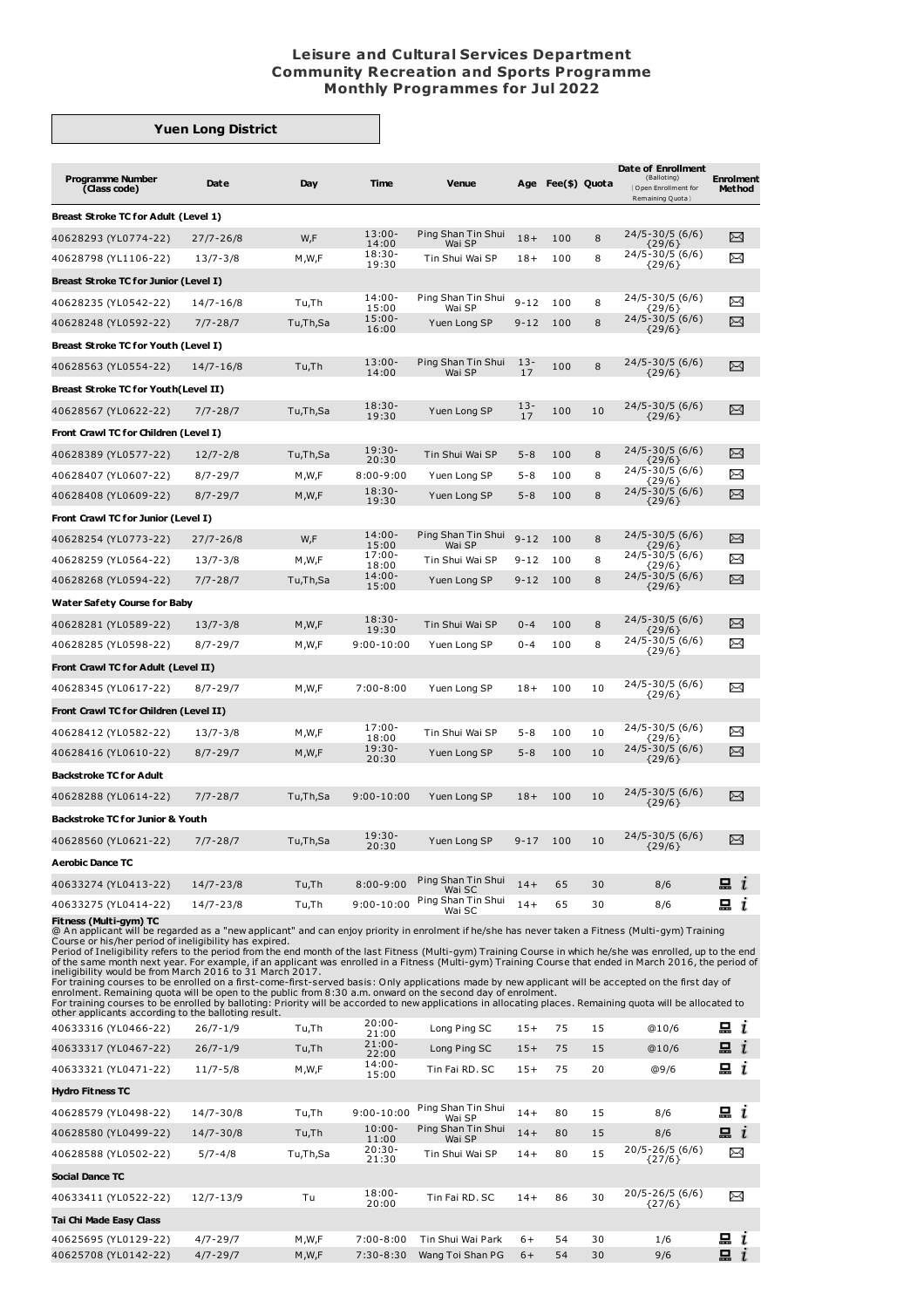| Yoga TC                                                                                                                                                                                                                                                                                                                                                                                                                |                              |       |                             |                                              |              |                  |                                                                                          |            |                            |
|------------------------------------------------------------------------------------------------------------------------------------------------------------------------------------------------------------------------------------------------------------------------------------------------------------------------------------------------------------------------------------------------------------------------|------------------------------|-------|-----------------------------|----------------------------------------------|--------------|------------------|------------------------------------------------------------------------------------------|------------|----------------------------|
| 40633473 (YL0675-22)                                                                                                                                                                                                                                                                                                                                                                                                   | 18/7-26/9 (excl.<br>12/9)    | M     | $13:00 -$<br>15:00          | Long Ping SC                                 | $15+$        | 85               | 20/5-26/5 (6/6)<br>30<br>${27/6}$                                                        |            | X                          |
| 40633474 (YL0676-22)                                                                                                                                                                                                                                                                                                                                                                                                   | 18/7-26/9 (excl.<br>12/9)    | М     | $15:00 -$<br>17:00          | Long Ping SC                                 | $15+$        | 85               | 20/5-26/5 (6/6)<br>30<br>${27/6}$                                                        |            | X                          |
| Briefing on Proper Ways to Use Fitness Equipment                                                                                                                                                                                                                                                                                                                                                                       |                              |       |                             |                                              |              |                  |                                                                                          |            |                            |
| 40633322 (YL0476-22)                                                                                                                                                                                                                                                                                                                                                                                                   | 3/7                          | Su    | $15:00 -$<br>18:00          | Long Ping SC                                 | $15+$        | Free             | $20/5 - 26/5(6/6)$<br>15<br>${27/6}$                                                     |            | X                          |
| 40633323 (YL0477-22)                                                                                                                                                                                                                                                                                                                                                                                                   | 18/7                         | M     | $9:00 - 12:00$              | Long Ping SC                                 | $15+$        | Free             | 20/5-26/5 (6/6)<br>15<br>${27/6}$                                                        |            | X                          |
| 40633324 (YL0478-22)                                                                                                                                                                                                                                                                                                                                                                                                   | 17/7                         | Su    | $15:00 -$<br>18:00          | Tin Fai RD. SC                               | $15+$        | Free             | 20/5-26/5 (6/6)<br>25<br>${27/6}$                                                        |            | X                          |
| <b>Badminton TC</b>                                                                                                                                                                                                                                                                                                                                                                                                    |                              |       |                             |                                              |              |                  |                                                                                          |            |                            |
| 40633282 (YL0423-22)                                                                                                                                                                                                                                                                                                                                                                                                   | $22/7 - 23/8$                | Tu,F  | $20:00 -$<br>22:00          | Long Ping SC                                 | $7+$         | 118              | 20/5-26/5 (6/6)<br>12<br>${27/6}$                                                        |            | X                          |
| Mini-tennis TC                                                                                                                                                                                                                                                                                                                                                                                                         |                              |       |                             |                                              |              |                  |                                                                                          |            |                            |
| 40633390 (YL0512-22)                                                                                                                                                                                                                                                                                                                                                                                                   | 13/7-12/8                    | W,F   | $9:00 - 11:00$              | Long Ping SC                                 | $6 - 12$     | 70               | 20/5-26/5 (6/6)<br>12<br>${27/6}$                                                        |            | X                          |
| Squash TC fot Youth                                                                                                                                                                                                                                                                                                                                                                                                    |                              |       |                             |                                              |              |                  |                                                                                          |            |                            |
| 40633422 (YL0529-22)                                                                                                                                                                                                                                                                                                                                                                                                   | $12/7 - 4/8$                 | Tu,Th | $14:00 -$<br>16:00          | Tai Kiu Market<br>Squash Courts              | $7 - 17$     | 160              | $20/5 - 26/5(6/6)$<br>8<br>${27/6}$                                                      |            | X                          |
| Squash Training Course for Youth                                                                                                                                                                                                                                                                                                                                                                                       |                              |       |                             |                                              |              |                  |                                                                                          |            |                            |
| 40633425 (YL0530-22)                                                                                                                                                                                                                                                                                                                                                                                                   | $13/7 - 5/8$                 | W,F   | $11:00 -$<br>13:00          | Tai Kiu Market<br>Squash Courts              | $7 - 17$     | 160              | $20/5 - 26/5$ (6/6)<br>8<br>${27/6}$                                                     |            | $\Join$                    |
| Table-tennis TC                                                                                                                                                                                                                                                                                                                                                                                                        |                              |       |                             |                                              |              |                  |                                                                                          |            |                            |
| 40633456 (YL0648-22)                                                                                                                                                                                                                                                                                                                                                                                                   | $22/7 - 23/8$                | Tu,F  | $16:00 -$<br>18:00          | Long Ping SC                                 | 6+           | 86               | $20/5 - 26/5(6/6)$<br>16<br>${27/6}$                                                     |            | X                          |
| 40633461 (YL0653-22)                                                                                                                                                                                                                                                                                                                                                                                                   | $21/7 - 22/8$                | M,Th  | $14:00 -$<br>16:00          | Tin Fai RD. SC                               | $6+$         | 86               | 20/5-26/5 (6/6)<br>12<br>${27/6}$                                                        |            | X                          |
| Table-tennis TC (Summer)                                                                                                                                                                                                                                                                                                                                                                                               |                              |       |                             |                                              |              |                  |                                                                                          |            |                            |
| 40633454 (YL0646-22)                                                                                                                                                                                                                                                                                                                                                                                                   | $22/7 - 23/8$                | Tu,F  | $10:00 -$<br>12:00          | Long Ping SC                                 | $6+$         | 86               | 20/5-26/5 (6/6)<br>16<br>${27/6}$                                                        |            | X                          |
| 40633455 (YL0647-22)                                                                                                                                                                                                                                                                                                                                                                                                   | 22/7-23/8                    | Tu,F  | $14:00 -$<br>16:00          | Long Ping SC                                 | 6+           | 86               | 20/5-26/5 (6/6)<br>16<br>${27/6}$                                                        |            | X                          |
| Tennis TC                                                                                                                                                                                                                                                                                                                                                                                                              |                              |       |                             |                                              |              |                  |                                                                                          |            |                            |
| 40633439 (YL0631-22)                                                                                                                                                                                                                                                                                                                                                                                                   | 20/7-21/9                    | W     | 9:00-11:00                  | Sai Ching ST. TC                             | $8+$         | 170              | 20/5-26/5 (6/6)<br>18                                                                    |            | $\Join$                    |
| 40633440 (YL0632-22)                                                                                                                                                                                                                                                                                                                                                                                                   | $21/7 - 22/8$                | M, Th | $19:00 -$<br>21:00          | Sai Ching ST. TC                             | $8+$         | 170              | {27/6}<br>20/5-26/5 (6/6)<br>12<br>${27/6}$                                              |            | X                          |
| Tennis TC for Children                                                                                                                                                                                                                                                                                                                                                                                                 |                              |       |                             |                                              |              |                  |                                                                                          |            |                            |
| 40633444 (YL0636-22)                                                                                                                                                                                                                                                                                                                                                                                                   | $11/7 - 11/8$                | M, Th | $16:00 -$<br>18:00          | Tin Shui Wai Park                            | $8 - 11$     | 170              | 8<br>8/6                                                                                 |            | $\mathbf{a}$ i             |
| <b>Tennis TC for Youth</b>                                                                                                                                                                                                                                                                                                                                                                                             |                              |       |                             |                                              |              |                  |                                                                                          |            |                            |
| 40633436 (YL0628-22)                                                                                                                                                                                                                                                                                                                                                                                                   | $21/7 - 23/8$                | Tu,Th | $9:00 - 11:00$              | Sai Ching ST. TC                             | $12 -$<br>17 | 170              | 20/5-26/5 (6/6)<br>18                                                                    |            | X                          |
| Go TC for Children (Level I)                                                                                                                                                                                                                                                                                                                                                                                           |                              |       |                             |                                              |              |                  | ${27/6}$                                                                                 |            |                            |
| 40633359 (YL0492-22)                                                                                                                                                                                                                                                                                                                                                                                                   | 10/7-21/8 (excl.             | Su    | $10:00 -$                   | Long Ping SC                                 | $6 - 10$     | 40               | 20<br>7/6                                                                                |            | 묘<br>$\mathbf{r}$          |
| Sport for All Promotion Scheme - Gateball Fun Day                                                                                                                                                                                                                                                                                                                                                                      | 7/8)                         |       | 12:00                       |                                              |              |                  |                                                                                          |            |                            |
| 40633346 (YL0490-22)                                                                                                                                                                                                                                                                                                                                                                                                   | 2/7                          | Sa    | $9:00 - 11:00$              | Yuen Long Park                               | $6+$         | Free             | 1/6<br>15                                                                                |            | 昷 ι                        |
| <b>Rugby TC for Adult</b>                                                                                                                                                                                                                                                                                                                                                                                              |                              |       |                             |                                              |              |                  |                                                                                          |            |                            |
| 40633399 (YL0515-22)                                                                                                                                                                                                                                                                                                                                                                                                   | $5/7 - 6/9$                  | Tu    | $20:00 -$<br>22:00          | Tin Shui Wai Park(5-<br>a-side Soccer Pitch) | $18+$        | 40               | 2/6<br>20                                                                                |            | 묘 $i$                      |
| Community Garden Programme*                                                                                                                                                                                                                                                                                                                                                                                            |                              |       |                             |                                              |              |                  |                                                                                          |            |                            |
| 40628057 (YL0199-22)                                                                                                                                                                                                                                                                                                                                                                                                   | $9/7 - 12/11$ (excl.<br>1/10 |       | M,Tu,W,Th,F,Sa,Su9:00-12:00 | Tin Yip RD.<br>Community Graden              | $12+$        | 400              | 20/5-26/5 (6/6)<br>30<br>${27/6}$                                                        |            | X                          |
| <b>Activities for Persons</b>                                                                                                                                                                                                                                                                                                                                                                                          |                              |       |                             |                                              |              |                  | Date of                                                                                  |            |                            |
| with Disabilities<br>Programme Number<br>(Class code)<br>(free of charge)                                                                                                                                                                                                                                                                                                                                              | Date                         | Day   | Time                        | <b>Venue</b>                                 |              | <b>Age Quota</b> | Enrollment<br>(Balloting)<br>Open Enrollment for<br>Remaining Quota }                    |            | <b>Enrolment</b><br>Method |
| To enrol in recreation and sports programmes designated for persons with disabilities (Please refer to the                                                                                                                                                                                                                                                                                                             |                              |       |                             |                                              |              |                  |                                                                                          |            |                            |
| enrolment methods in the Notes on Enrolment)<br>Each participant may be accompanied by ONE carer for free. The arrangements for accompanying carers are as follows:<br>In view of the latest situation of COVID-19, to better control the number of participants, accompanying carers who wish<br>to participate with persons with disabilities (PWDs) in any recreation and sports programmes designated for PWDs are |                              |       |                             |                                              |              |                  |                                                                                          |            |                            |
| required to enrol in the programmes. This will remain until further notice.                                                                                                                                                                                                                                                                                                                                            |                              |       |                             |                                              |              |                  |                                                                                          |            |                            |
| Hydro Fitness TS for PWD(Chronic ill.)                                                                                                                                                                                                                                                                                                                                                                                 |                              |       |                             |                                              |              |                  |                                                                                          | $x_i$      |                            |
| 40623338 (YL0449-22)<br>Dance TS for PWD (Ex-ment. ill.)                                                                                                                                                                                                                                                                                                                                                               | 12/7-27/9                    | Tu    |                             | 17:00-18:00 Tin Shui Wai SP                  | $14+$        | 5                | 25/5                                                                                     |            |                            |
|                                                                                                                                                                                                                                                                                                                                                                                                                        |                              | Tu    |                             | 10:00-12:00 Tin Fai RD. SC                   | $15 -$       | 3                | 6/6                                                                                      | $x_i$      |                            |
| 40623334 (YL0280-22)                                                                                                                                                                                                                                                                                                                                                                                                   | 5/7-26/7                     |       |                             |                                              | 70           |                  |                                                                                          |            |                            |
| <b>Hydro Fitness TS for PWD (Physical Dis.)</b>                                                                                                                                                                                                                                                                                                                                                                        |                              |       |                             | 16:00-17:00 Tin Shui Wai SP                  |              | 5                |                                                                                          | 昷 <i>ι</i> |                            |
| 40623337 (YL0446-22)                                                                                                                                                                                                                                                                                                                                                                                                   | 12/7-27/9                    | Tu    |                             |                                              | - 14+        |                  | 25/5                                                                                     |            |                            |
| <b>Activities for Elderly</b><br><b>Programme Number</b><br>(Class code)<br>(For aged 60 or above, free of<br>charge)                                                                                                                                                                                                                                                                                                  | Date                         | Day   | Time                        | <b>Venue</b>                                 |              | Quota            | Date of<br>Enrollment<br>(Balloting)<br><b>(Open Enrollment for</b><br>Remaining Quota } |            | <b>Enrolment</b><br>Method |
| Swimming TC for Elderly (Level I)                                                                                                                                                                                                                                                                                                                                                                                      |                              |       |                             |                                              |              |                  |                                                                                          |            |                            |

40628538 (YL0612-22) 8/7-29/7 M,W,F 7:00-8:00 Yuen Long SP 8

24/5-30/5 (6/6) {29/6}

 $\boxtimes$